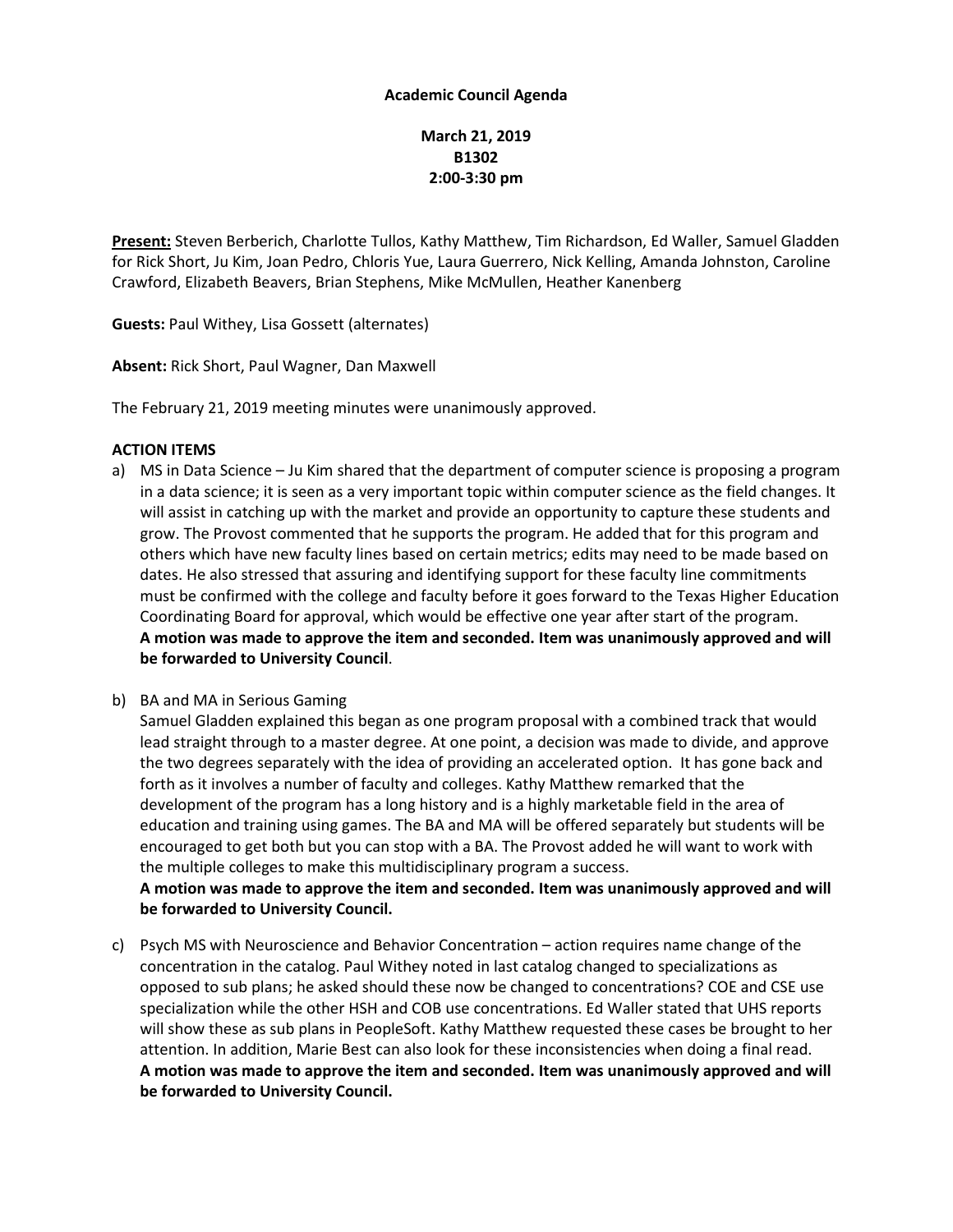- d) Capstone Option 5 Exhibit for Master's Degree Samuel Gladden explained that this is a graduate course option relevant only to one program. There are several reasons for need to be stated at the university level, is one, students cannot opt into this formally unless it is an option only graduate course option for them; the other reason is students want this kind of expertise and experience visible on their transcript for employers. Some students have done similar work under an existing project option. He shared that the C&T Committee questioned why can't this be a project. The answer is while the type of work being done can be described as a project, that option does not provide the specificity of the experience on the transcript that some employers are looking for, thus it is in part about marketability and acknowledging the special nature of the work for the student. Faculty believe being able to present this option to potential graduate students will be very appealing to students. It must goes in front of catalog in order to be part of the overall masters and doctoral degree option policy. In working with the text the program submitted, a revision was made to the front part of catalog, option 5 exhibition to duplicate their language and change the exhibition requirement based on the conversation with C&T Committee. Some aspects were clarified and the original text expanded to make it repeat structurally for options  $1 - 4$ ; went into masters options and appeals to go ahead and add number 5 as one of those that can be appealed. **A motion was made to approve the item and seconded. Item was unanimously approved and will be forwarded to University Council.**
- e) Graphic Design Minor and Studio Art Minor The first two minors, Graphic Design and Studio Art, are basically revisions of the old Art and Design minor, which is being deleted. In name, these two replacements are more specific and employers can recognize more clearly expertise students have. There are no new courses involved; therefore, no new resources are needed. The required courses for the minors do not have any prerequisites.

**A motion was made to approve the item and seconded. Item was unanimously approved and will be forwarded to University Council.**

- f) Video Production Minor New minor reflects request from students to have their work in this area recognizable by employers. There are no new courses involved; therefore, no new resources are needed. The required courses for the minors do not have any prerequisites. **A motion was made to approve the item and seconded. Item was unanimously approved and will be forwarded to University Council**.
- g) Textbook and Educational Materials Policy –Elizabeth Beavers, explained background, there was nothing available that addressed a policy. There was no reference to language or conflicts of interest in the System policy. After looking at UH and System polices realized they broke apart as separate policies. The committee conducted extensive research, looking at AAUPs recommendation and many others and used the basis of the UH policy. Then based on feedback from faculty after the first reading, changes to UHCLs were made (see highlighted area) that speaks to materials being available to students at no cost if it is self-published or if a department publishes any materials, they can only sell it at cost (what it cost through the Copy Center to print), or sell it at no cost. The only other stipulation added was if material was published through a national reputable entity, it must be sold at a cost consistent with national norms. The driving force behind this policy is a good faith protection for students rather than permitting the perception or actual profit to faculty from their own students. As a proactive, the UH policy leaves all decision authority with the Dean, UHCLs policy leaves the decision with each colleges curriculum committee. UHS guidance included approval of the curriculum committee and directing us to make sure to distinguish the different types of publications.

Edward Waller shared the impetus to the creation of the policy was that a COB graduate student filed a conversant type of complaint with UH on the high cost of a self-published faculty textbook.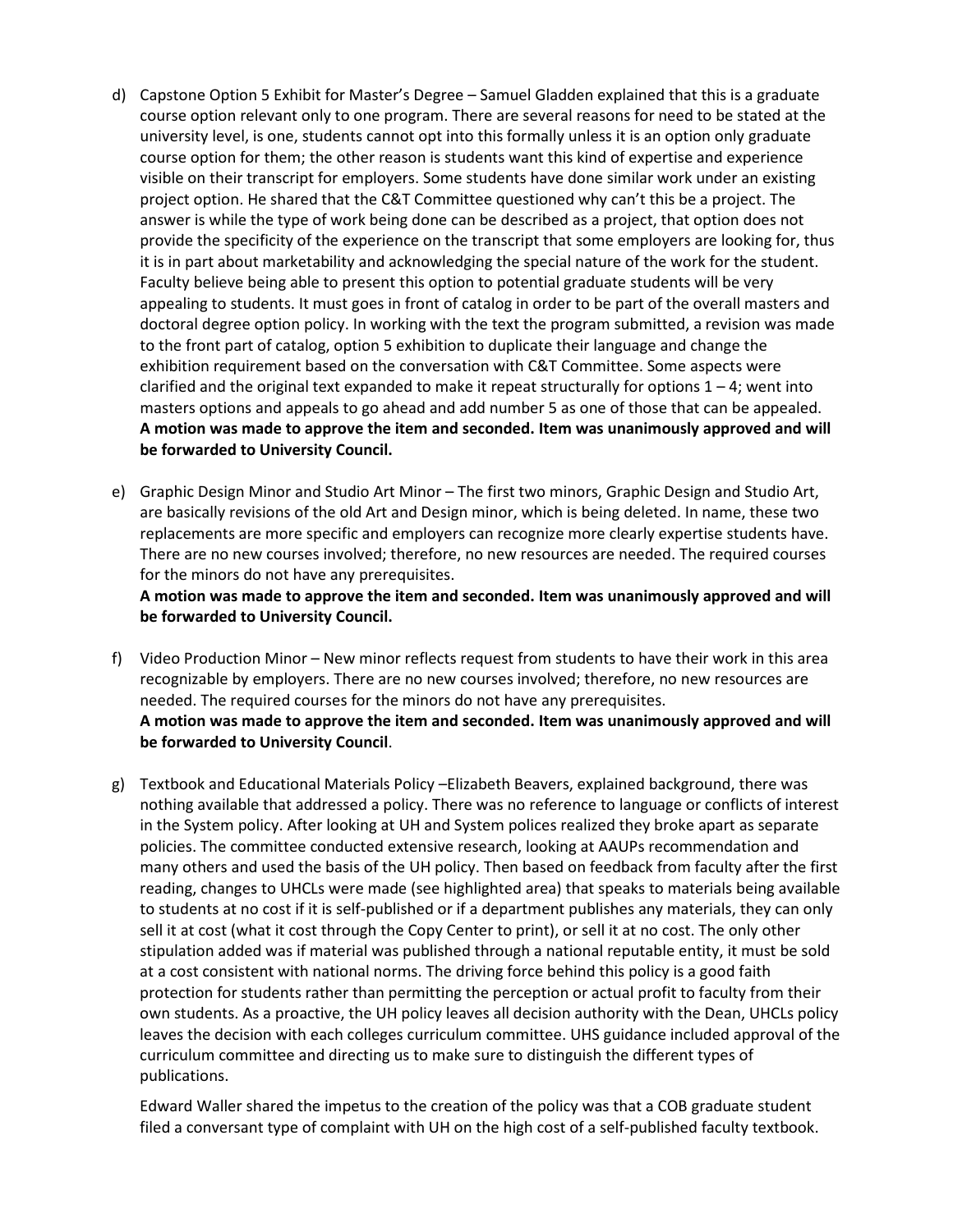COB then gathered data and created and submitted a report to Provost who followed up with the System. One of the data points gathered was the cost of the book as it was being sold by the publisher relative to the cost of similar books sold by mainline publishing houses is a valuable consideration and should be documented. The System did not find any fault but the end result was that one of the System Vice Provosts inquired if UHCL had a policy. From that inquiry, the Provost directed Faculty Senate to create a policy.

Samuel Gladden inquired, with regards to language, how would each college's Curriculum Committee assess the criteria of "selected according to national standards of scholarship". He expressed concern with the vagueness and likely disputes of opinion, especially with emerging fields for which there are no national standards. Elizabeth Beavers stated wording was borrowed from AAUP and UHS policies, adding the committee is trying to avoid on infringing on any academic freedom nor arduous, for example, require royalties be declared and given back to the university if sold to students. It ends with referring back to the overarching universitie's conflict of interest policy. She added the guidance received from UHS Counsel was to make sure to distinguish the different types of publications and approved the curriculum committee. Nothing specific to the process was provided.

Edward Waller commented it is a murky area, as sometimes the curriculum committee decision may be controversial with regards to accreditation guidelines. It was suggested rather to adopt the view that the curriculum committee's decision is a recommendation rather than a final determination. In addition, rather than waiting for a complaint, he recommended proactively approve material. Brian Stephens commented was made that this may eliminate time-sensitivity issue with regards to processing.

The Provost expressed concern with the process and recommended the item be tabled rather, than cut off the conversation prematurely. He suggested redirecting the conversation to include the Deans and the Textbook Committee and bring it back to Academic Council with any changes included.

Heather Kanenberg added that in the last couple of years a change in policy has actually then warranted an actual separate procedures and guidance document. For each of the colleges, after it passed would then be given guidance to determine their procedures; this would be the overarching policy. Vagueness would allow colleges with any accreditation to develop specific procedures which include any consultation with the Dean, CEP committee sitting in. Allowing for procedures to be developed at each of the college levels. Her suggestions was that the Academic Committee pass the existing policy; then pass a statement allow colleges develop procedures.

Edward Waller shared his concern, despite colleges developing procedures, the Curriculum Committee would be the final arbitrator as written in the policy.

The Provost suggested the motion to table the item for one more month so that the Teaching and Research Committee in collaboration with Deans and administration can look at the wording of number 5 and re-present at the next meeting, with the understanding that removing the Curriculum Committee is not the recommendation.

Elizabeth Beavers seconded the motion. **Item was approved to table.**

#### **INFORMATION ITEMS**